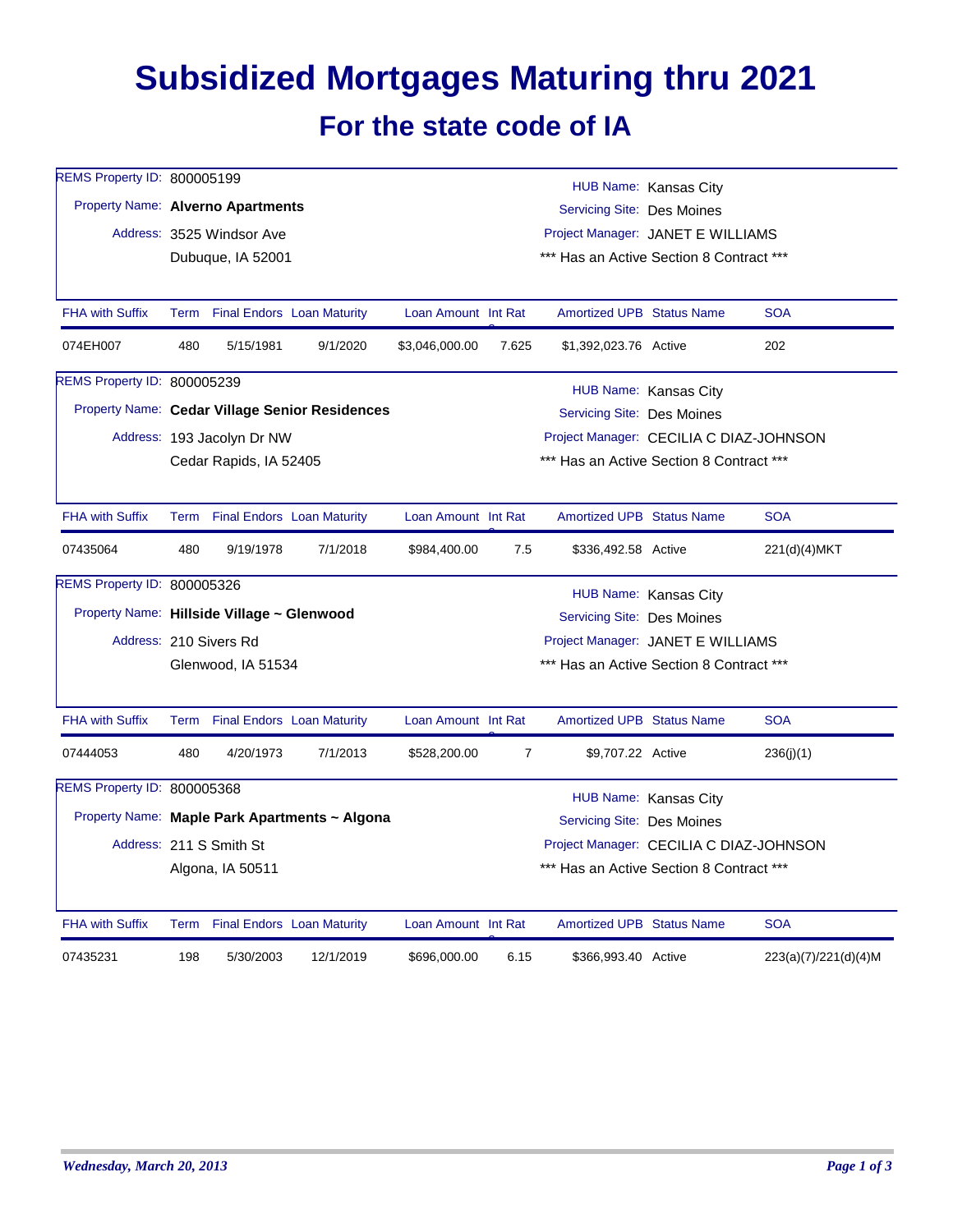| REMS Property ID: 800005409                |                                |                                 |                                   |                     |                                                    |                                          |                                   |                                                    |  |
|--------------------------------------------|--------------------------------|---------------------------------|-----------------------------------|---------------------|----------------------------------------------------|------------------------------------------|-----------------------------------|----------------------------------------------------|--|
| Property Name: Peace Haven Retirement Home |                                |                                 |                                   |                     |                                                    |                                          | HUB Name: Kansas City             |                                                    |  |
|                                            |                                |                                 |                                   |                     | <b>Servicing Site: Des Moines</b>                  |                                          |                                   |                                                    |  |
|                                            |                                | Address: 900 ANTIQUE CITY DRIVE |                                   |                     |                                                    | Project Manager: TANGELA WEISS           |                                   |                                                    |  |
|                                            |                                | WALNUT, IA 51577                |                                   |                     |                                                    | *** Has an Active Section 8 Contract *** |                                   |                                                    |  |
| <b>FHA with Suffix</b>                     |                                | Term Final Endors Loan Maturity |                                   | Loan Amount Int Rat |                                                    | <b>Amortized UPB Status Name</b>         |                                   | <b>SOA</b>                                         |  |
| 074SH008                                   | 529                            | 7/1/1964                        | 6/1/2013                          | \$818,375.59        | 3.375                                              | \$12,527.09 Active                       |                                   | 202                                                |  |
| REMS Property ID: 800005417                |                                |                                 |                                   |                     |                                                    |                                          | HUB Name: Kansas City             |                                                    |  |
| Property Name: Plymouth Place              |                                |                                 |                                   |                     |                                                    | Servicing Site: Des Moines               |                                   |                                                    |  |
|                                            |                                | Address: 4111 Ingersoll Avenue  |                                   |                     |                                                    |                                          | Project Manager: TANGELA WEISS    |                                                    |  |
|                                            |                                | DES MOINES, IA 50312            |                                   |                     | *** Does NOT Have an Active Section 8 Contract *** |                                          |                                   |                                                    |  |
| <b>FHA with Suffix</b>                     |                                |                                 |                                   | Loan Amount Int Rat |                                                    | <b>Amortized UPB Status Name</b>         |                                   | <b>SOA</b>                                         |  |
|                                            |                                | Term Final Endors Loan Maturity |                                   |                     |                                                    |                                          |                                   |                                                    |  |
| 074SH018                                   | 564                            | 3/1/1968                        | 5/1/2016                          | \$2,797,000.00      | 3                                                  | \$333,365.39 Active                      |                                   | 202                                                |  |
| REMS Property ID: 800005419                |                                |                                 |                                   |                     |                                                    |                                          | HUB Name: Kansas City             |                                                    |  |
| Property Name: Prairie View Apartments     |                                |                                 |                                   |                     |                                                    | Servicing Site: Des Moines               |                                   |                                                    |  |
|                                            |                                | Address: 750 W Lyons St         |                                   |                     |                                                    |                                          | Project Manager: JANET E WILLIAMS |                                                    |  |
|                                            |                                | Garner, IA 50438                |                                   |                     |                                                    |                                          |                                   | *** Does NOT Have an Active Section 8 Contract *** |  |
| <b>FHA with Suffix</b>                     |                                | Term Final Endors Loan Maturity |                                   | Loan Amount Int Rat |                                                    | <b>Amortized UPB Status Name</b>         |                                   | <b>SOA</b>                                         |  |
| 074SH017                                   | 564                            | 9/23/1965                       | 9/1/2013                          | \$885,000.00        | 3.5                                                | \$14,050.96 Active                       |                                   | 202                                                |  |
| REMS Property ID: 800005439                |                                |                                 |                                   |                     |                                                    |                                          | HUB Name: Kansas City             |                                                    |  |
|                                            | Property Name: River Village I |                                 |                                   |                     |                                                    | <b>Servicing Site: Des Moines</b>        |                                   |                                                    |  |
|                                            |                                | Address: 402 N Arcade St        |                                   |                     |                                                    | Project Manager: CECILIA C DIAZ-JOHNSON  |                                   |                                                    |  |
|                                            |                                | Maquoketa, IA 52060             |                                   |                     |                                                    | *** Has an Active Section 8 Contract *** |                                   |                                                    |  |
| <b>FHA with Suffix</b>                     | Term                           |                                 | <b>Final Endors Loan Maturity</b> | Loan Amount Int Rat |                                                    | Amortized UPB Status Name                |                                   | <b>SOA</b>                                         |  |
| 07435063                                   | 480                            | 1/18/1978                       | 10/1/2017                         | \$577,000.00        | 7.5                                                | \$173,566.46 Active                      |                                   | 221(d)(4)MKT                                       |  |
| REMS Property ID: 800005440                |                                |                                 |                                   |                     |                                                    |                                          | HUB Name: Kansas City             |                                                    |  |
| Property Name: River Village II            |                                |                                 |                                   |                     |                                                    | <b>Servicing Site: Des Moines</b>        |                                   |                                                    |  |
|                                            |                                | Address: 401 N Arcade St        |                                   |                     |                                                    | Project Manager: CECILIA C DIAZ-JOHNSON  |                                   |                                                    |  |
|                                            |                                | Maquoketa, IA 52060             |                                   |                     |                                                    | *** Has an Active Section 8 Contract *** |                                   |                                                    |  |
| <b>FHA with Suffix</b>                     |                                | Term Final Endors Loan Maturity |                                   | Loan Amount Int Rat |                                                    | <b>Amortized UPB Status Name</b>         |                                   | <b>SOA</b>                                         |  |
| 07435119-G                                 | 476                            |                                 | 11/1/2019                         | \$0.00              | 7.125                                              |                                          | \$418,641.34 Operational          | 221(d)(4)MKT                                       |  |